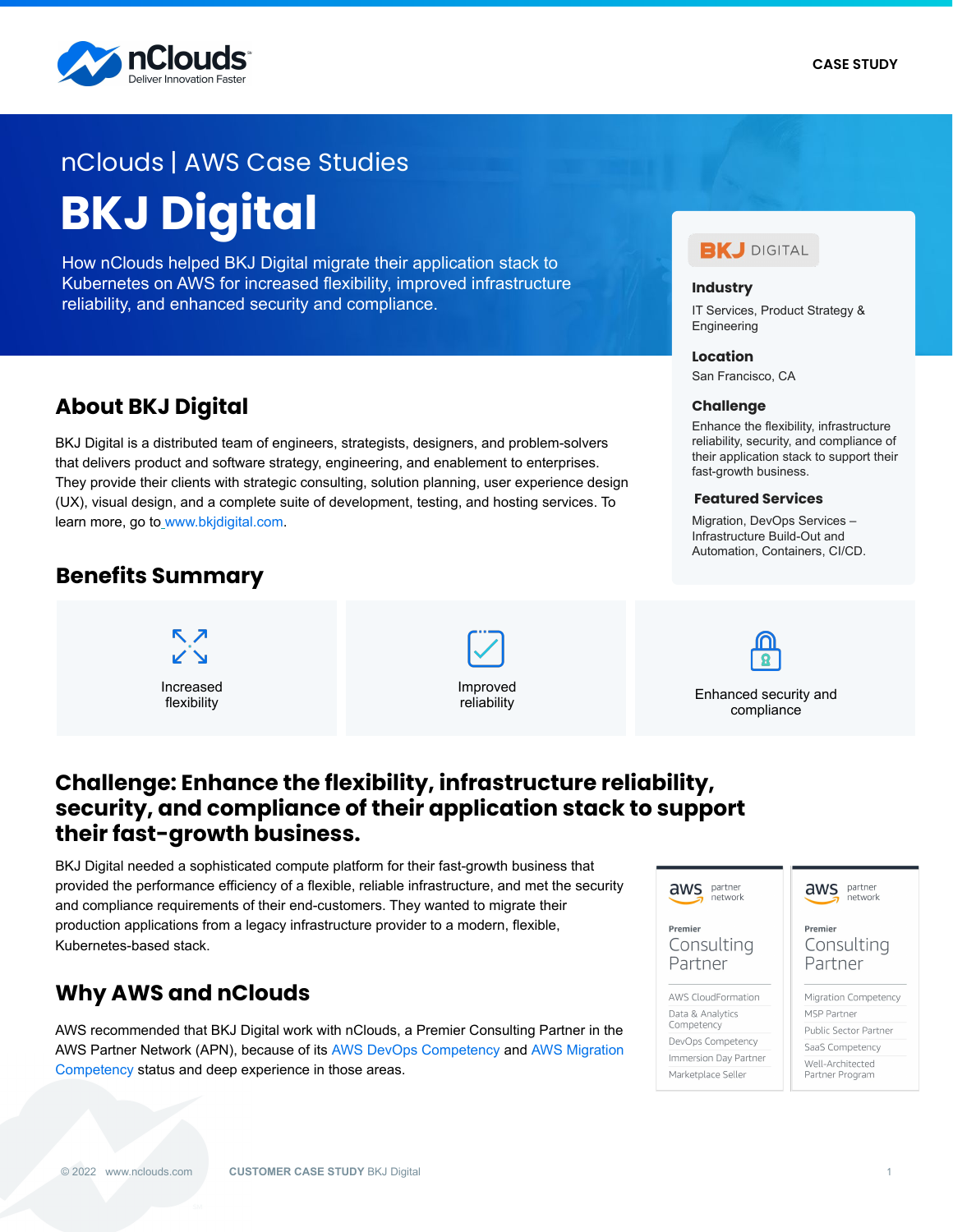#### **BKJ Digital leveraged several Amazon Web Services:**

- **Amazon ElastiCache for Memcached** A managed, Memcached-compatible, in-memory store that provides sub-millisecond latency to power real-time applications.
- **Amazon Elastic Container Registry (Amazon ECR)** A fully managed Docker container registry integrated with Amazon ECS that makes it easy for BKJ Digital to store, manage, and deploy Docker container images.
- **Amazon Elastic Container Service for Kubernetes (Amazon EKS)** Makes it easy for BKJ Digital to deploy, manage, and scale containerized applications using Kubernetes on AWS across multiple AWS availability zones to eliminate a single point of failure.
- **Amazon Elastic File System (Amazon EFS)** Provides BKJ Digital with a simple, scalable, fully managed elastic network file system (NFS) for use with AWS services.
- **Amazon Elasticsearch Service** A fully managed service that makes it easy for BKJ Digital to deploy, secure, and operate Elasticsearch at scale with zero downtime.
- **Amazon GuardDuty** A managed threat detection service that provides BKJ Digital with an accurate and easy way to continuously monitor and protect their AWS accounts and workloads.
- Amazon Inspector An automated security assessment service that helps improve the security and compliance of applications deployed on AWS.
- Amazon RDS for MariaDB Makes it easy for BKJ Digital to set up, operate, and scale MariaDB server deployments in the cloud by managing time-consuming database administration tasks including backups, software patching, monitoring, scaling, and replication.
- Amazon Virtual Private Cloud (Amazon VPC) Enables BKJ Digital to provision a logically isolated section of the AWS where they can launch AWS resources in a virtual network that they define.
- AWS Application Load Balancer (AWS ALB) To support content-based routing and applications that run in containers.
- **AWS Systems Manager Parameter Store** Provides BKJ Digital with secure, hierarchical storage for configuration data management and secrets management.

#### **BKJ Digital's solution stack also included additional, essential third-party tools:**

- Alert Logic Seamlessly connects an award-winning security platform, cutting-edge threat intelligence, and expert defenders to provide security and peace of mind for businesses 24/7.
- Apache Solr A standalone, full-text open-source search platform written in Java, from the Apache Lucene project. It provides distributed search and index replication.
- **ELK Stack** An end-to-end stack that delivers actionable insights in real time from almost any type of structured and unstructured data source.
- **HashiCorp Terraform** An open-source tool that codifies APIs into declarative configuration files to enable BKJ Digital to safely and predictably create, change, and improve infrastructure. nClouds used nCodeLibrary modules for infrastructure as code (IaC).
- **Jenkins** An open-source automation server written in Java, to support CI/CD.
- **Prometheus** An open-source systems monitoring and alerting toolkit.
- **Varnish Cache** A web application accelerator (also known as a caching HTTP reverse proxy) designed for content-heavy dynamic web sites as well as APIs. It typically speeds up delivery by a factor of 300x - 1000x, depending on the architecture.

# **nClouds' Solution Architecture for BKJ Digital**

BKJ Digital engaged with nClouds to help them migrate their application stack from SoftLayer (IBM Cloud) to AWS.

nClouds began by performing a Migration Readiness Assessment (MRA). BKJ Digital's pre-migration infrastructure on SoftLayer had a self-managed MySQL database, Apache Solr servers, network-attached storage (NAS), applications on VMs, containerized applications on Docker Swarm, load balancers, a utility server, and no managed services. The workload on SoftLayer had five web applications and four backend CMS Applications (on the Drupal content management platform). The web applications were jointly running on three servers. All web applications had a Varnish Cache in front of them. The backend applications were running on Docker Swarm. Most applications were containerized.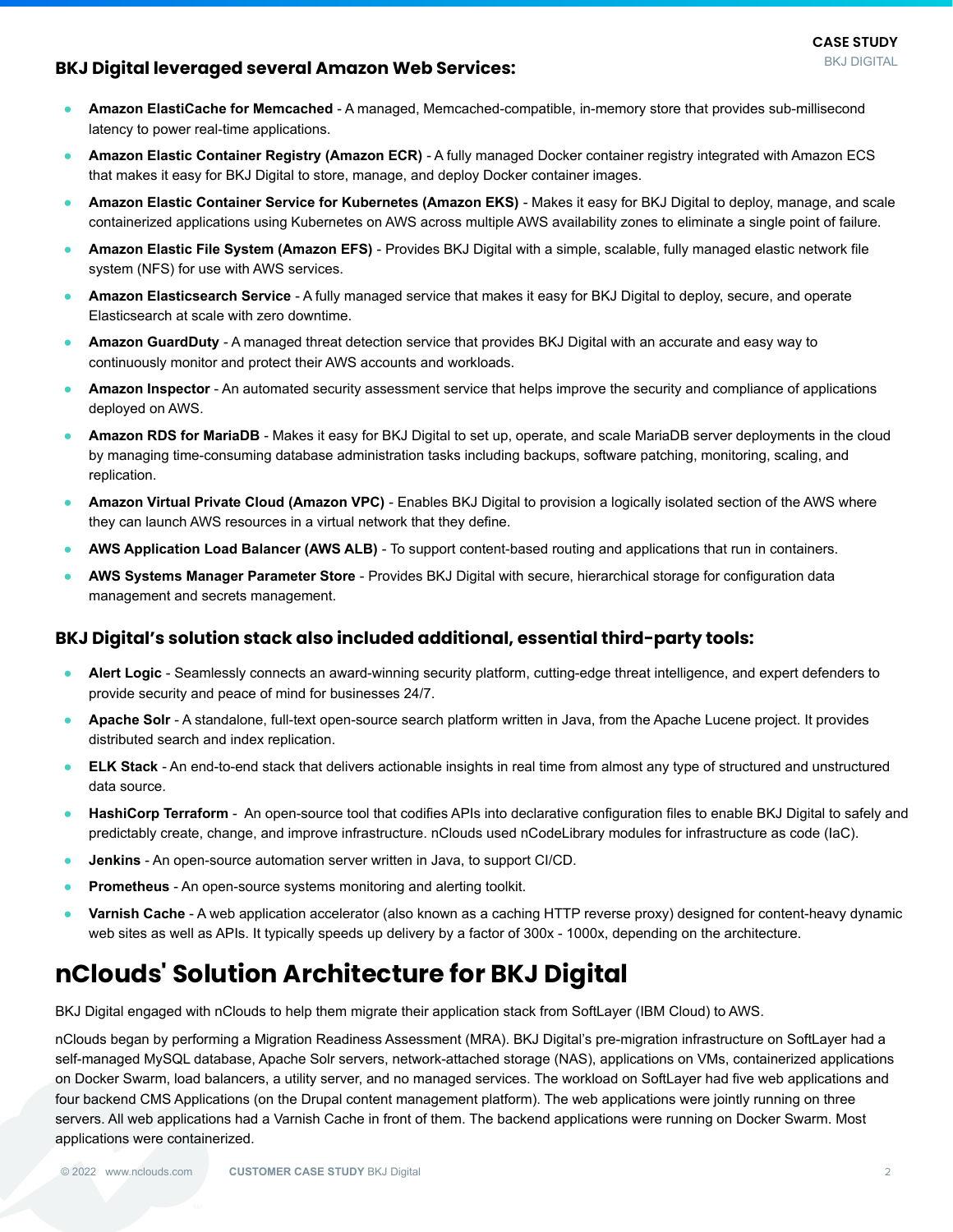During the assessment phase of the MRA, BKJ Digital indicated that they needed a sophisticated compute platform (re-platforming), with a caveat that downtime be minimized. They had security and compliance requirements from their end-customers and wanted managed services wherever possible.

During the readiness and planning phase, nClouds determined that BKJ Digital had a pilot and PoC workload already on AWS and needed to be better aligned with the [AWS Cloud Adoption Framework](https://aws.amazon.com/professional-services/CAF/). They had an Amazon EKS Cluster and network infrastructure in place (using Terraform), had two services running, and were using AWS CodePipeline and AWS CodeBuild for CI/CD. Their ELK Stack included Amazon Elasticsearch Service, Logstash, and Kibana running on Amazon Elastic Compute Cloud (Amazon EC2). Re-platforming was not a fit for some applications, and a hybrid model (existing setup plus AWS) would be feasible for some time.

During the migration phase, nClouds' migration team integrated with BKJ Digital's existing team to implement faster infrastructure build-out using the nClouds code library, best practices for CI/CD and monitoring, and multiple environments with an infrastructure as code (IaC) approach. nClouds evaluated all services for proper containerization practices and provided feedback to BKJ Digital's development team to fix gaps.

In the new infrastructure, there is a prod VPC and a utility VPC on AWS. Each Amazon VPC connects to the internet through an attached Internet Gateway and has AWS Systems Manager Parameter Store and Amazon ECR. There are three Availability Zones (AZs) in the prod VPC and two AZs in the utility VPC.

In the prod VPC are the following:

- One public subnet and two private subnets in each AZ.
- AWS ALB in each public subnet.
- Varnish Cache in private subnets #1, #3, and #5.
- Compute workload (including application servers and Apache Solr) running on Amazon EC2 servers that are a part of Amazon EKS.
- Application servers in private subnets  $#1, #3,$  and  $#5.$
- Apache Solr in private subnet #1.
- Managed services including Amazon RDS for MariaDB (in private subnet #2), Amazon ElastiCache for Memcached (in private subnet #4), and Amazon Elasticsearch Service (as a part of the ELK Stack for log aggregation, in private subnet #5).
- Prometheus and the ELK Stack provide monitoring.
- Security provided by Alert Logic, Amazon Inspector, and Amazon GuardDuty.
- Amazon EKS cluster and Amazon EFS in private subnet #6.

#### In the utility VPC are the following:

- Jenkins master in private subnet #2 and Jenkins agents in private subnets #1 and #3.
- Alert Logic scanner (in private subnet #1) and Alert Logic IDS (in private subnet #3).
- Amazon EKS cluster and OpenVPN in private subnet #4.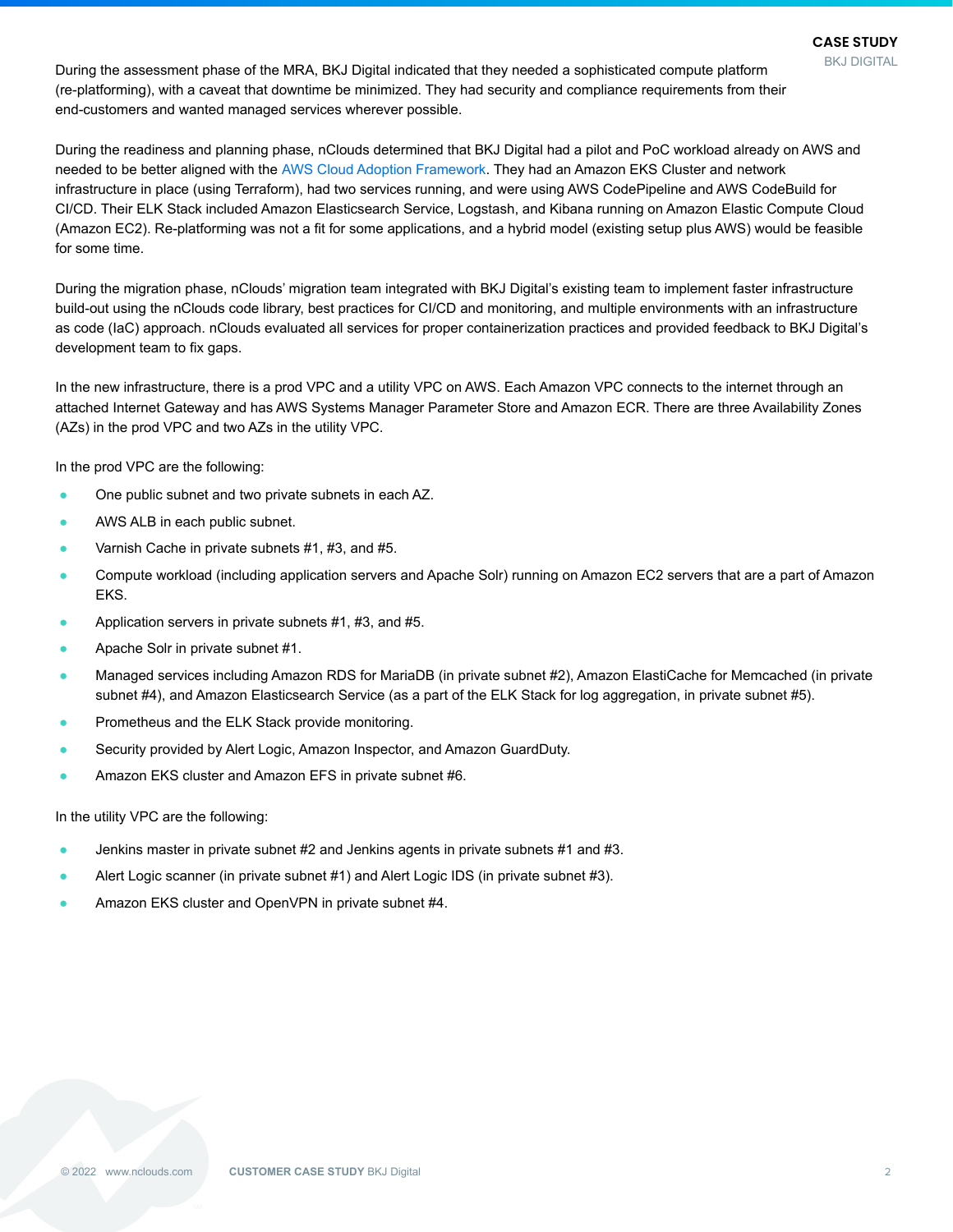# **High-level architecture diagram:**

#### **Prod VPC**



#### **Utility VPC**

| aws<br><b>AWS Cloud</b><br><b>VPC</b><br><u>' ச</u>      |                                                                |                                                 |
|----------------------------------------------------------|----------------------------------------------------------------|-------------------------------------------------|
| 10.0.0.0/16                                              | Internet<br>Gateway                                            |                                                 |
| Availability Zone A<br>Public Subnet 1<br>$\overline{P}$ | <br>Private Subnet 1<br>Alertlogic<br>Jenkins Agent<br>Scanner | <u>မြ</u><br>Private Subnet 2<br>Jenkins Master |
| Availability Zone B<br>Public Subnet 2<br>দি             | Private Subnet 3<br>ৰি                                         | ┢<br>Private Subnet 4                           |
|                                                          | Jenkins Agent<br>Alertlogic IDS                                | <b>EKS Cluster</b><br>OpenVPN                   |
|                                                          | Parameter store<br><b>ECR</b>                                  |                                                 |
|                                                          |                                                                |                                                 |